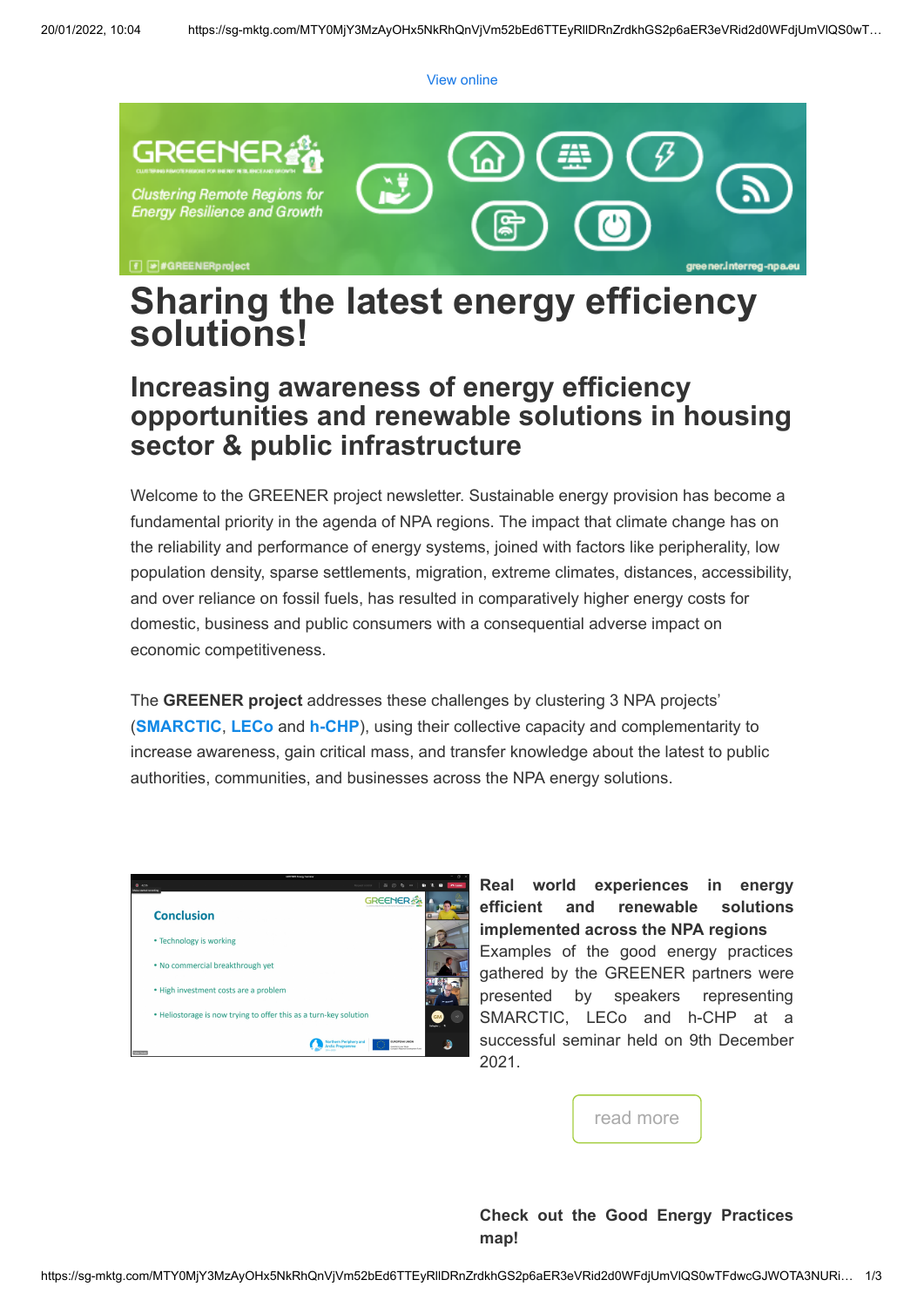

GREENER partners have collated an inventory of good energy practices identified within the individual NPA projects, including excellent examples of wind, solar, snow, ocean and geothermal energy systems.

[read more](https://greener.interreg-npa.eu/outputs-and-results/)



**GREENER and HEATER NPA Cluster projects showcased a joint launch event** GREENER cluster project partnered with the HEATER project team to organise a joint launch conference to collaborate and increase the reach of both team's networks. The conference was held on 4th October 2021 and was well attended with excellent participation from the partners and stakeholders.





#### **Seasonal borehole thermal energy storage**

Watch the video about one of the good energy practices shared by GREENER project partner Centria University of Applied Sciences.





### **Don't miss the GREENER project brochure!**

Finnish version of the brochure also available in the GREENER website!

[read more](https://greener.interreg-npa.eu/subsites/smarctic/GREENER_Brochure.pdf)

For further information, please visit GREENER website by clicking the button below: